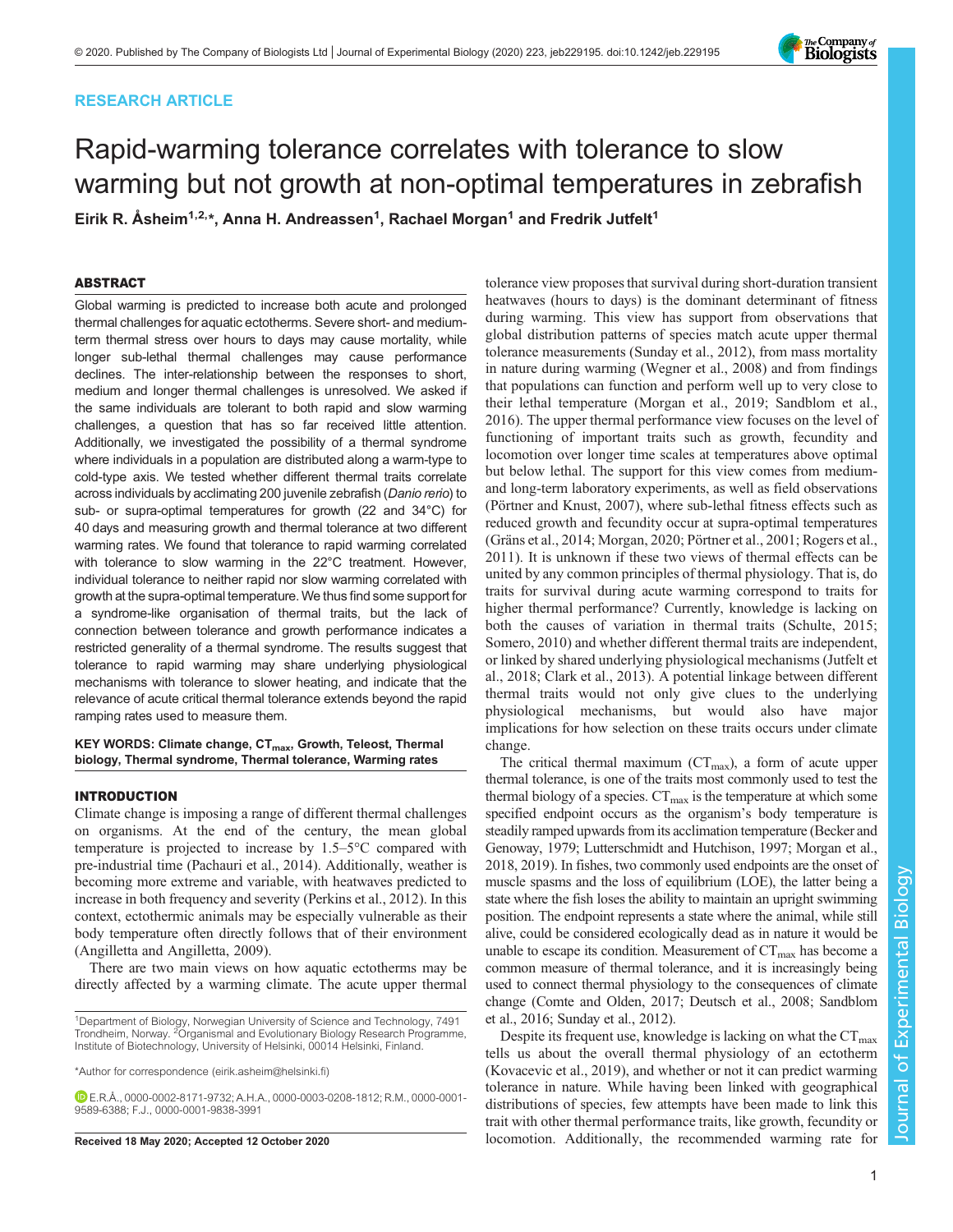<span id="page-1-0"></span> $CT_{\text{max}}$  assays of fish is 0.3°C min<sup>-1</sup> [\(Becker and Genoway, 1979\)](#page-6-0), but warming events in the wild may occur over longer time frames. To differentiate  $CT_{\text{max}}$  at 0.3°C min<sup>-1</sup> from tolerance to other warming rates we use the terms rapid-warming tolerance and slow-warming tolerance. It is a well-established pattern that the rate of warming affects the temperature where LOE occurs ([Mora and](#page-6-0) [Maya, 2006](#page-6-0)) and that this relationship varies between species and taxa ([Kovacevic et al., 2019](#page-6-0)), but it remains unknown if individuals with a high rapid-warming tolerance are also more tolerant to slow warming (Fig. 1A). Generally, thermal tolerance is reduced when the warming rate is slower, and it has been hypothesised that this is because the slower warming rates increasing the time spent at each successive temperature exhaust the animal before a higher critical temperature is reached ([Morgan, 2020](#page-6-0); [Rezende et al., 2014\)](#page-6-0). Another possibility is that different warming rates affect different physiological mechanisms, meaning that slow- and rapid-warming tolerances should be considered disparate traits.

Syndrome theory is a theoretical framework for studying systems of correlated traits [\(Sih et al., 2004](#page-6-0)). Syndrome theory has mostly been applied to animal personality research, but based on the tight relationship between temperature, metabolism and behaviour ([Biro](#page-6-0) [and Stamps, 2010](#page-6-0)), [Goulet et al. \(2017a\)](#page-6-0) suggested that thermal physiology could be included in the pace-of-life syndrome hypothesis (POLS). In this hypothesis, consistent differences in behavioural traits are suggested to co-vary with life-history and physiological traits like growth and metabolism, placing individuals along a fast– slow life-history axis ([Réale et al., 2010](#page-6-0)). [Goulet et al. \(2017a\)](#page-6-0) proposed that the individual's thermal type would align with their behavioural and life-history types. According to this framework, thermal traits would be configured into a thermal syndrome with

individuals distributed along a cold–hot axis, and their position in this continuum corresponding to different thermal types. The inclusion of thermal tolerance in this system has so far not been tested, and expanding this system to include this, cold-type individuals at one end of the axis would have left-shifted thermal performance curves, performing better at lower temperatures and having lower critical thermal limits; the opposite would be the case for hot-type individuals at the other end of the axis (Fig. 1C,D). Recent studies on delicate skinks (Lampropholis delicata) have revealed some interesting connections between thermal preference, thermal sprint performance, habitat selection, and traits related to boldness, exploration and social behaviour [\(Goulet et al., 2017a](#page-6-0), [2017b](#page-6-0); [Michelangeli et al., 2018](#page-6-0)). These findings support individuals existing on a cold–hot axis with corresponding behavioural traits, but the role of thermal tolerance in such a system is so far unexplored.

This experiment had two aims. Aim 1 was to test the relevance of  $CT_{\text{max}}$  under rapid warming as a measure for predicting slowwarming tolerance as well as performance under supra-optimal temperatures. We predicted correlations between rapid- and slowwarming tolerance, measured as loss of equilibrium temperature at the warming rates 0.025 and 0.3°C min<sup>-1</sup> as well as growth performance at a supra-optimal holding temperature (Fig. 1A,B). Aim 2 was to test the hypothesis that thermal traits are linked in such a way that they form a thermal syndrome where individuals are distributed along a cold-type to hot-type continuum. We predicted that thermal traits are correlated so that cold-type individuals have both lower thermal tolerance and a left-shifted thermal performance curve, giving them comparably higher growth at sub-optimal temperatures than hot-type individuals. This would be seen as a correlation between thermal tolerance and growth performance that



Fig. 1. Experimental aims and design. (A-D) Graphic representation of the predictions from the two experimental aims. Aim 1 was to test the hypothesis that tolerance to rapid warming also confers tolerance to slow warming and increased growth at supra-optimal temperatures. This would lead to (A) a correlation between rapid- and slow-warming tolerance, as well as (B) a correlation between warming tolerance and growth. Aim 2 was to test the hypothesis that thermal traits like thermal tolerance and performance are linked within individuals, placing individuals on a continuum from cold-types to hot-types. Specifically, we hypothesised that thermal traits are correlated so that cold-type individuals have a lower thermal tolerance and a (C) left-shifted thermal performance curve for growth. Given this, we predicted that (D) individuals with low warming tolerance have higher growth at sub-optimal temperatures than individuals with a high thermal tolerance, while the opposite would be true for hot-type individuals. (E) Time line of the experiment. A total of 200 individually tagged zebrafish, raised at 26°C, were divided into two treatments to be exposed to either 22 or 34°C. All fish were tested for thermal tolerance at a warming rate of 0.3°C min−<sup>1</sup> (rapidwarming tolerance, CT<sub>max</sub>) after 31 days of thermal exposure, and thermal tolerance at a warming rate of 0.025°C min<sup>-1</sup> (slow-warming tolerance) 10 or 11 days after that. All individuals were measured for mass and length at the beginning and end of the experiment.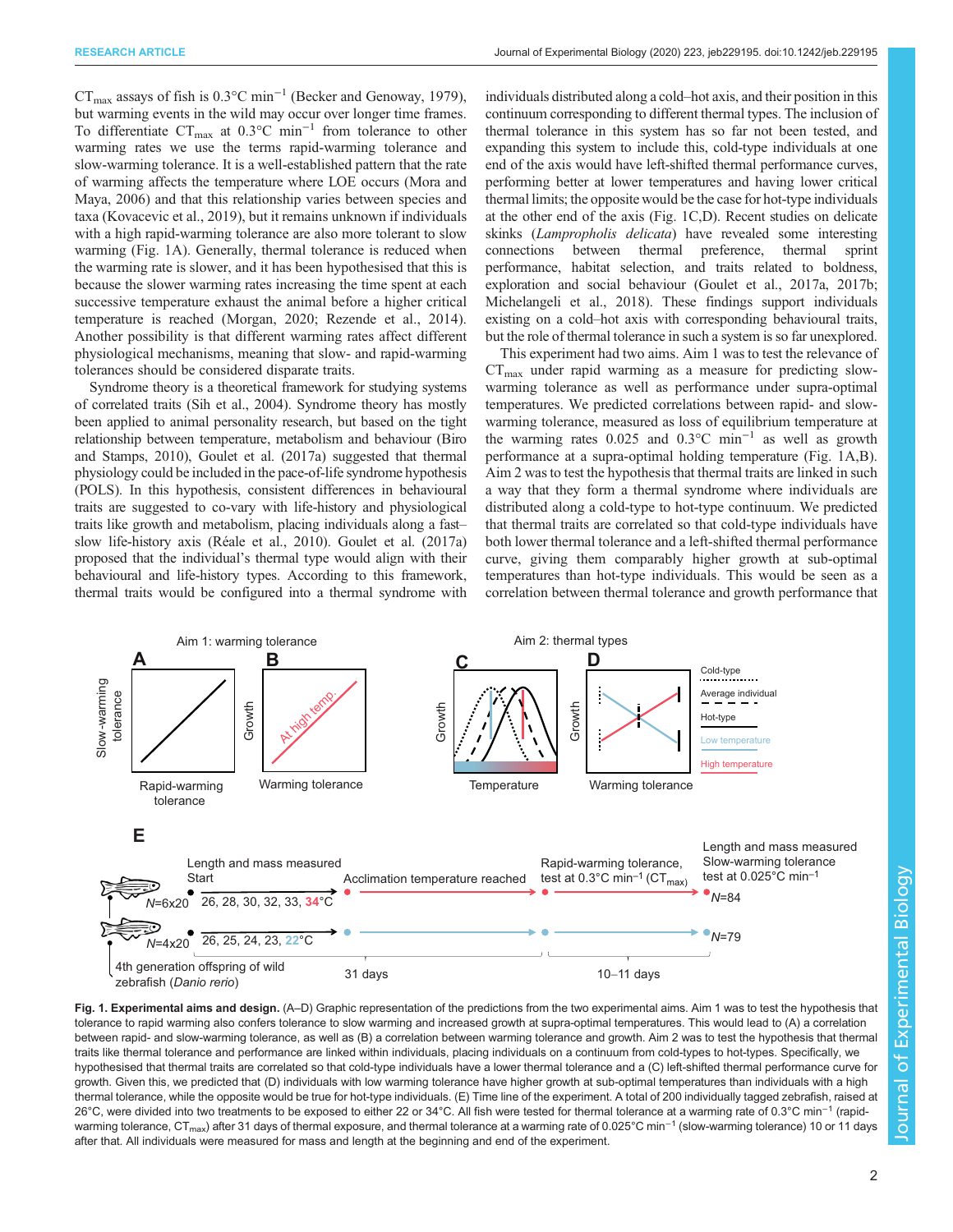becomes negative when temperature is below optimal, and positive when above optimal ([Fig. 1C](#page-1-0),D).

## MATERIALS AND METHODS

## Experimental procedure

The fish used in this experiment were third-generation offspring of wild-caught zebrafish (Danio rerio Hamilton 1822) from West Bengal, India, a strain brought into the laboratory in November 2016. We used a total of 200 juvenile zebrafish, about 40 days old, which were randomly divided into two treatment groups to be acclimated at  $22\pm0.2^{\circ}$ C (sub-optimal temperature,  $N=80$ ) and  $34\pm$ 0.2°C (supra-optimal temperature,  $N=120$ ). We chose temperature treatments at 22 and 34°C based on an earlier unpublished acclimation experiment ([Morgan, 2020](#page-6-0)), where we observed an equally reduced growth at these two temperatures, being about 60% of what was observed at the optimal temperature for growth (28–30° C). A sample size of 80 was chosen based on a power calculation for linear models (although correlation tests were later found to be better suited for these data), given a power of 0.8, significance level of 0.05, and a small effect size  $f^2$  of 0.10. Power calculations were done following [Cohen \(1988\)](#page-6-0) using the package pwr ([https://](https://CRAN.R-project.org/package=pwr) [CRAN.R-project.org/package=pwr](https://CRAN.R-project.org/package=pwr)) in R. We used a higher sample size in the 34°C treatment to compensate for the possibility of increased mortality due to individuals reaching a higher  $CT_{\text{max}}$  in this treatment group. Individuals were divided into 10 tanks each containing 20 fish, with six tanks for the 34°C treatment and four tanks for the 22°C treatment. Before being distributed into their tanks, fish were tagged and measured while under anaesthesia [110 mg l−<sup>1</sup> buffered tricaine methanesulfonate (MS-222)]. Visible implant elastomer tags (Northwest Marine Technologies, Shaw Island, WA, USA) were subcutaneously injected at the left and right side of their dorsal fin using a 0.5 mm syringe in different colour combinations ([Hohn and Petrie-Hanson, 2013\)](#page-6-0). During tagging, each individual was held in place in a groove cut into a moistened plastic sponge. Fish were then transferred to a piece of laminated paper for length measurement before being weighed. Mass was measured to the nearest microgram using a digital precision scale. To remove excess adherent water, the fish was lightly turned on both sides against the laminated paper, which removed most of the water. All measurements and tagging were done quickly without pause to limit air exposure, handling time and evaporative water loss. Standard length, defined as the distance from snout to base of tail, was measured to the nearest micrometre using a digital calliper. Initial holding temperature was 26±0.2°C and temperature acclimation started after 2 days of habituation to the holding tanks. The temperature was reduced by 1°C every day in the 22°C treatment until 22°C was reached. In the 34°C treatment, the temperature was increased by 2°C every day until 32°C, and 1°C every day until 34°C. Thus, final acclimation temperatures were reached after 6 days. The fish were tested for rapidwarming tolerance (CT<sub>max</sub>; 0.3°C min<sup>-1</sup>) after 22 days at their respective acclimation temperature, and slow-warming tolerance (0.025°C min−<sup>1</sup> ) 10 days after that [\(Fig. 1](#page-1-0)E). Each fish was tested in both protocols. The experiment was approved by the Norwegian Animal Research Authority ( permit number: 8578). Experimental procedures and care of animals were done following all relevant local guidelines and policies.

## Holding conditions

Holding aquaria of 45 litres ( $50 \times 30 \times 30$  cm) were environmentally enriched with a red and green plastic ornamental plant, and had sponge biofilters used for filtration, air bubbling and water circulation ([Fig. S1](https://jeb.biologists.org/lookup/doi/10.1242/jeb.229195.supplemental)). Temperature was controlled using a thermostat (ITC-310 T, Inkbird, Shenzen, China) and one titanium heater (TH-100, Aqua Medic, Bissendorf, Germany) in each tank. Tanks in the 34°C treatment had an extra titanium heater installed, as well as an air stone for improving water circulation over the heaters. Lighting was set on a 12 h:12 h dark:light cycle. Salinity was kept at 0.3 ppt using natural sea salt. Fish were fed ground-up TetraPro energy flakes ad libitum twice a day (Tetra, Blacksburg, VA, USA). Water was replaced after 13 and 15 days for the 22 and 34°C tanks, respectively.

#### Thermal tolerance measurements

Two separate procedures were used to test thermal tolerance, one with a 0.3°C min<sup>-1</sup> warming rate and one with a 0.025°C min<sup>-1</sup> warming rate. In both procedures, LOE was used as the test endpoint [\(Becker and Genoway, 1979](#page-6-0)). We defined the LOE as the state where the fish had, for more than 3 s, been unable to right itself and maintain an upright swimming position. Water temperature at LOE was recorded using a high precision digital thermometer with ±0.1°C precision (Testo-112, Testo, Lenzkirch, Germany).

The rapid-warming tolerance test ( $CT_{\text{max}}$ ; 0.3°C min<sup>-1</sup>) was conducted using a heating tank (25 cm $\times$ 22 cm $\times$ 18 cm) filled with 9 litres of water at the acclimation temperature for each treatment. The tank had a heating element and a pump for circulation and a detailed description of this  $CT_{\text{max}}$  set-up can be found in [Morgan](#page-6-0) [et al. \(2018\).](#page-6-0) Ten individuals were tested simultaneously in the same heating tank, and tolerance was defined as the temperature where LOE occurred for each individual. Each individual was immediately removed from the heating tank after LOE and put in a small holding tank at its respective acclimation temperature to recover before it was relocated to its holding tank.

The slow-warming tolerance test (0.025°C min−<sup>1</sup> ) was conducted in the holding tanks on the last day of the experiment. The water level was reduced to 10 cm (15 litres), filters and ornamental plants were removed, and the titanium heater was placed horizontally and close to the water surface on each tank's longest wall with the air stone placed underneath to provide circulation over the heater. The thermometer for recording water temperature at LOE was placed on the opposite side of the tank. A thermostat (ITC-310 T) was used to control the titanium heater while gradually heating the water. The thermostat's thermal probe was placed close to the air stone to keep it close to the water flow but underneath the heater. Temperature was recorded as each individual reached LOE, and the individual was immediately euthanized (MS222 overdose), weighed and measured.

#### Statistical analysis

All analyses were done using the R 3.5.1 software environment [\(https://www.r-project.org/\)](https://www.r-project.org/). Growth was defined as the percentage increase in body mass during the experiment, calculated using the initial and final mass. Growth rates accounting for time in the experiment (assuming an equal growth rate each day) were calculated as percentage growth in mass per day and are thus useful for comparing between experiments:

Growth rate = 
$$
\left( \left( \frac{\text{Initial mass}}{\text{Final mass}} \right) \overline{\text{No. of days}} - 1 \right) \times 100.
$$
 (2)

Only individuals that survived the entire experiment were included in the analysis. All comparisons on growth and thermal tolerance between the acclimation treatments were tested using twotailed Welch's t-tests (for unequal variance). Any tank effect on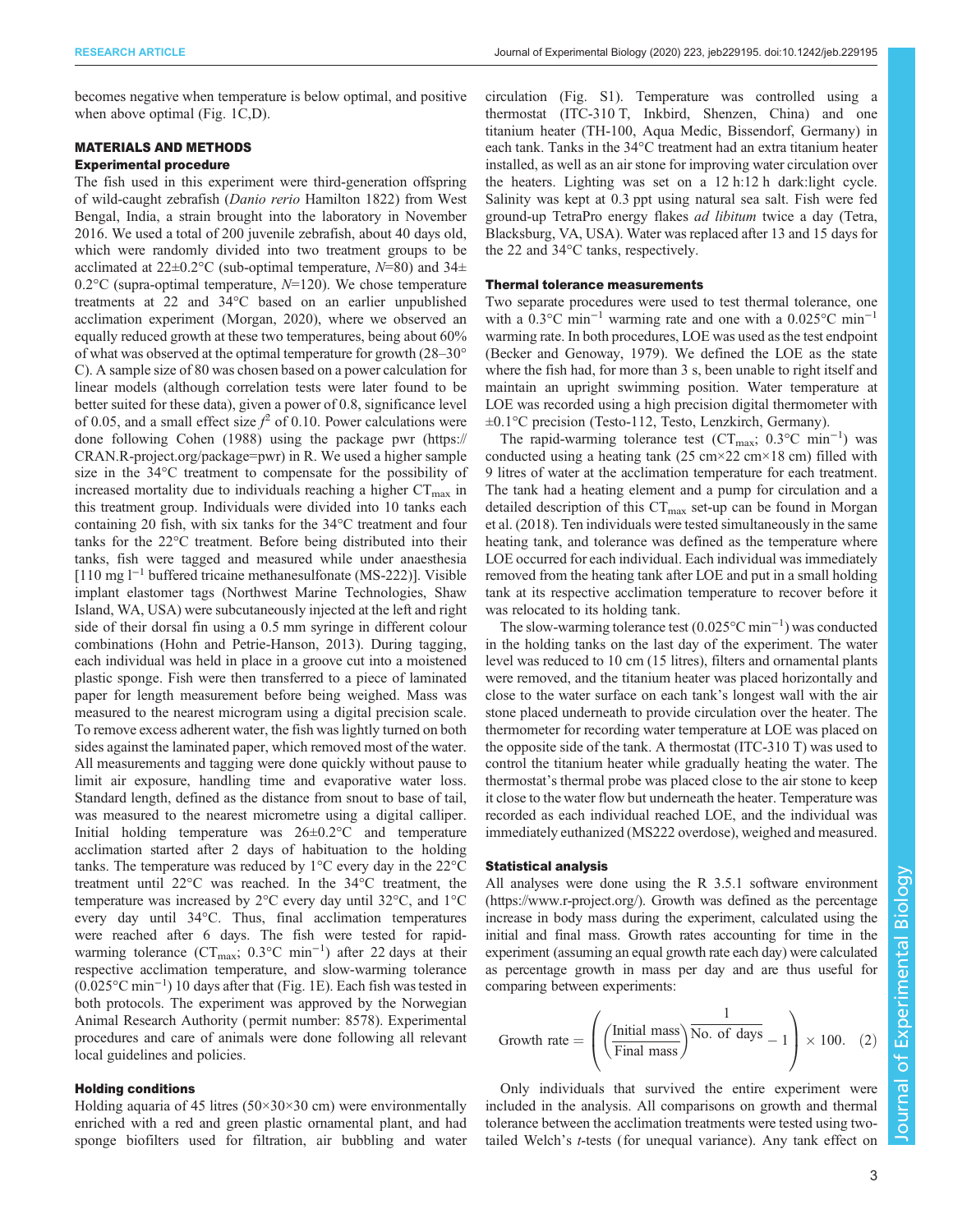thermal tolerance or growth was tested using an ANOVA on a linear model with holding tank as the independent variable against slowwarming tolerance, rapid-warming tolerance or growth as the dependent variable. Holding tank was found to significantly affect both types of thermal tolerance, but not growth [\(Table S1\)](https://jeb.biologists.org/lookup/doi/10.1242/jeb.229195.supplemental). Small variation in tank temperature is a likely reason for causing differences in acclimated temperature. To account for tank effects on the inter-individual differences these data were mean centred, which re-defined each measurement as its difference from its respective tank mean. The mean-centred values for growth and thermal tolerance at both warming rates have the same variance as the raw values and the mean within each tank is centred on 0 [\(Fig. S2\)](https://jeb.biologists.org/lookup/doi/10.1242/jeb.229195.supplemental). For transparency, results in Table 1 show correlations using both raw and mean-centred values. We also chose to use mean-centring on the growth measurements for consistency, even though tanks did not affect the growth results. Correlations were tested using Pearson's product moment correlation between all three measurements (rapid-warming tolerance, slow-warming tolerance and growth). Two separate sets of correlations were tested, using either raw uncorrected values or mean-centred values (Table 1). Outliers were defined as values being over five times the interquartile range beyond either the upper or lower quartile. After all data were collected, one individual from the 34°C treatment with a slow-warming tolerance at 38.5°C was removed, being a lower-range outlier and the cause of a likely false correlation between rapid-warming and slow-warming tolerance. Normal distributions were confirmed visually using histograms. After a few borderline distributions were found, the robustness of the correlations was tested using the non-parametric Spearman's rank correlation coefficient, which produced results very similar to Pearson's correlation [\(Table S2](https://jeb.biologists.org/lookup/doi/10.1242/jeb.229195.supplemental); Table 1). The ANOVA analysis assumptions of normally distributed residuals and equal variance among groups were visually confirmed using R's diagnostic 'Normal Q-Q' and 'Residuals vs Fitted' plots for linear models.

### RESULTS

#### Mass and growth

Mean mass of all individuals was  $0.078\pm0.019$  g (mean $\pm$ s.d.) before acclimation and  $0.118\pm0.024$  g at the end of the experiment, equivalent to a 56.85 $\pm$ 43.74% increase, or a growth rate of 1.02 $\pm$ 0.05% mass increase per day. There was no significant difference in growth between the acclimation treatments  $(=0.80, P=0.42)$ [\(Fig. 2](#page-4-0)B).

#### Mortality and outliers

In the 22°C treatment, there was a mortality of 1% through the entire experiment, while the 34°C treatment had a mortality of 30% after the rapid-warming test, leaving the final number of individuals tested under both slow and rapid warming at 79 in the 22°C treatment and 84 in the 34°C treatment. One individual from the 34°C treatment was removed as a lower-range outlier having a slowwarming tolerance at 38.5°C, causing a likely false correlation between rapid-warming and slow-warming tolerance [\(Fig. 2A](#page-4-0)). Given the high mortality, future experiments should avoid  $CT_{\text{max}}$ testing on zebrafish acclimated to high temperatures.

#### Correlations

Rapid-warming tolerance and slow-warming tolerance correlated significantly in the 22 $\degree$ C acclimation group ( $r=0.390, P=0.0004$ ). In the 34°C group, this correlation was positive, but non-significant  $(r=0.200, P=0.071)$  [\(Fig. 3](#page-4-0)A). Growth and rapid-warming tolerance  $(CT<sub>max</sub>)$  did not correlate in any of the treatments ([Fig. 3B](#page-4-0)). Growth and slow-warming tolerance only correlated significantly in the 22° C treatment when using uncorrected raw values ( $r=0.240$ ,  $P=0.033$ ), but this correlation was non-significant when the relationship was tested using Spearman's rank correlation coefficient [\(Table S2\)](https://jeb.biologists.org/lookup/doi/10.1242/jeb.229195.supplemental). Correction using mean centred values adjusting for tank effects resulted in a positive but non-significant correlation  $(r=0.205)$ , P=0.070) (Table 1, [Fig. 3](#page-4-0)C).

#### Thermal tolerances

Acclimation temperature significantly affected thermal tolerance at both rapid ( $t=-55.91$ ,  $P<0.0001$ ) and slow warming ( $t=-41.00$ , P<0.0001) ([Fig. 2A](#page-4-0)). Rapid-warming tolerance was 38.83±0.62 and 42.99±0.23°C in the 22 and 34°C treatments, respectively. In the same order, slow-warming tolerance was 40.36±0.33 and 42.07±0.16°C. In the 22°C treatment, rapid-warming tolerance was significantly lower than slow-warming tolerance ( $t=-19.21, P<0.0001$ ), while in the 34°C treatment the rapid-warming tolerance was significantly higher than the slow-warming tolerance  $(t=29.96, P<0.0001)$  (identity line; [Fig. 2](#page-4-0)A). The non-surviving individuals in the 34°C group were among those reaching the highest temperature during the rapidwarming tolerance test, reaching a mean of  $43.17\pm0.03$ °C. This suggests temperature-dependent mortality, although that was not directly tested. Average duration of the slow-warming tolerance test was 743 and 322 min in the 22 and 34°C treatments, respectively. Average duration of the rapid-warming tolerance test was 56 and 30 min.

#### Table 1. Correlations between rapid-warming tolerance, slow-warming tolerance and growth in Danio rerio

| Relationship                                   | Acclimated<br>temperature $(^{\circ}C)$ | Raw values<br>Correlation I   |           | Mean<br>centred (m.c.)<br>Correlation II |                      |
|------------------------------------------------|-----------------------------------------|-------------------------------|-----------|------------------------------------------|----------------------|
|                                                |                                         |                               |           |                                          |                      |
|                                                |                                         | Growth-slow-warming tolerance | 22        | 0.240                                    | $0.033*$             |
| 34                                             | $-0.021$                                |                               | 0.849     | $-0.054$                                 | 0.629                |
| Growth-rapid-warming tolerance                 | 22                                      | 0.117                         | 0.306     | 0.050                                    | 0.662                |
|                                                | 34                                      | $-0.019$                      | 0.863     | $-0.040$                                 | 0.720                |
| Rapid-warming tolerance-slow-warming tolerance | 22                                      | 0.416                         | $0.0001*$ | 0.390                                    | $0.0004*$            |
|                                                | 34                                      | 0.060                         | 0.588     | 0.200                                    | $0.071$ <sup>‡</sup> |

The table includes Pearson's correlation coefficient (r) and corresponding P-values for correlations between all combinations of growth, rapid-warming tolerance [measured as the temperature where loss of equilibrium (LOE) occurs at a warming rate of 0.3°C min<sup>-1</sup> (also known as CT<sub>max</sub>)] and slow-warming tolerance (LOE at a warming rate of 0.025°C min<sup>-1</sup>) at two acclimation temperatures (22 and 34°C). To correct for tank effects, mean centring was done by redefining each value as its deviance from the tank mean. Correlations were tested using both raw values and mean-centred values. \*Significant P-values below 0.05; ‡ near-significant P-values below 0.1. An alternative analysis of the same relationships using Spearman's rank correlation coefficient is found in [Table S2.](https://jeb.biologists.org/lookup/doi/10.1242/jeb.229195.supplemental)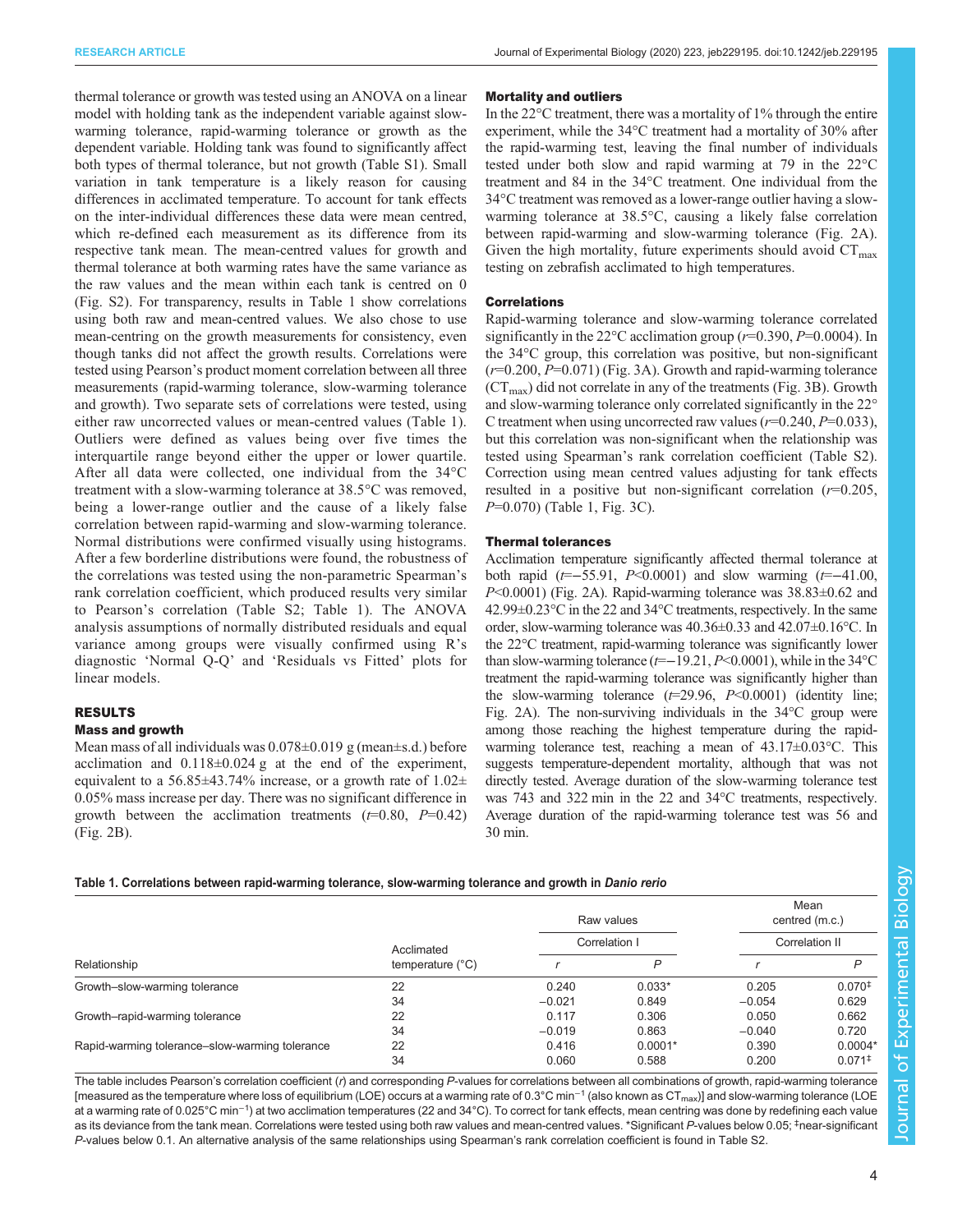<span id="page-4-0"></span>

Fig. 2. Temperature, growth and rapid- and slow warming tolerance. Results are for two acclimation treatments of juvenile zebrafish at 22°C (N=79) and 34°C (N=80). (A) Individuals' rapid-warming tolerance, measured as the temperature where loss of equilibrium (LOE) occurs at a warming rate of 0.3°C min<sup>-1</sup> (also known as critical thermal maximum, CT<sub>max</sub>) and slow-warming tolerance (LOE at a warming rate of 0.025°C min<sup>−1</sup>) for both treatments. Fish were tested for rapid-warming tolerance after 22 days of acclimation and slow-warming tolerance after 32 days. The identity line is drawn with grey dots. The orange 'x' indicates a removed outlier from the 34°C treatment. (B) Growth (displayed as daily percentage mass increase) for all included individuals in the two treatments. Points are displaced in both A and B to reveal overlapping points, but only horizontally in B, and no more than 0.02°C in A.

#### **DISCUSSION**

Upper thermal tolerance under rapid warming correlated significantly with upper thermal tolerance under slow warming, demonstrating that individuals with high tolerance to rapid warming (minutes) are also individuals tolerant to slow warming (hours). This suggests that rapid  $CT<sub>max</sub>$  measurements can be used as a quick and practical proxy for estimating thermal tolerance. The finding thus extends the importance of CT<sub>max</sub> measurements from a being a laboratory test of acute thermal tolerance to a potentially ecologically relevant metric for estimating tolerance to heatwaves in nature.

At the 34°C acclimation treatment, the correlation between slowand rapid-warming tolerance was not significant. This is probably due to the reduced variance as the acclimation temperature

approaches upper long-term thermal limits [\(Morgan et al., 2019](#page-6-0); [Pintor et al., 2016](#page-6-0)) and increasing the relative measurement error, making correlations difficult to detect. This could mean that  $CT_{\text{max}}$ measurements have lower predictive power at higher temperatures. Additionally, the mortality following the first rapid-warming tolerance test selectively removed individuals that reached very high temperatures before losing equilibrium. This may have further increased the uncertainty at the higher end of thermal tolerance (in the 34°C treatment).

Zebrafish is a species where acute upper thermal tolerance could be central to its population survival under climate change. Historically, the peak temperature of heatwaves in the north-east of India (a central part of the zebrafish range) has been in the range



Fig. 3. Correlations between rapid-warming tolerance, slow-warming tolerance and growth. The figure shows correlations including Pearson's correlation coefficient (r) and respective P-values between all combinations (A,B,C) of rapid-warming tolerance, measured as the temperature where loss of equilibrium (LOE) occurs at a warming rate of 0.3°C min<sup>-1</sup> (also known as critical thermal maximum, CT<sub>max</sub>); slow-warming tolerance (LOE at a warming rate of 0.025°C min−<sup>1</sup> ) and growth (percentage mass increase over 32 days) for two acclimation treatments of zebrafish at 22°C (N=79) and 34°C (N=80). Measurements are corrected for tank effects by mean centring (m.c.) all values on their respective tank means. Lines are fitted using least squares regression for each plot's values and are for illustrative purposes only.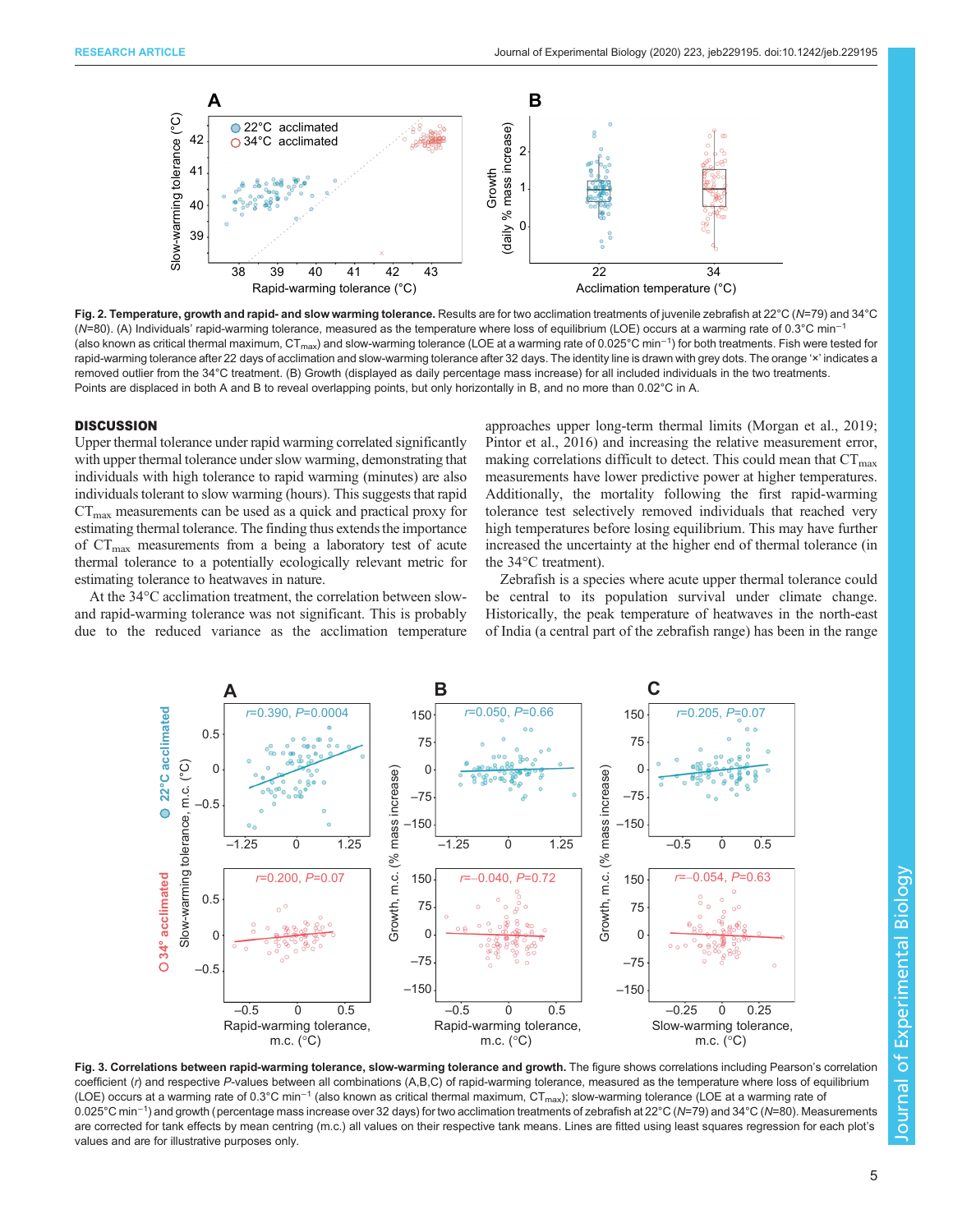of 40–45°C (air temperature), with a duration around 1–4 days and a frequency of one to two occurrences per season [\(Murari et al.,](#page-6-0) [2015](#page-6-0)). With some scenarios of carbon emissions ([Pachauri et al.,](#page-6-0) [2014](#page-6-0)), the peak temperature, duration and frequency are likely to increase in this region ([Murari et al., 2015\)](#page-6-0). Zebrafish are often found in shallow, low-flow freshwater habitats [\(Engeszer et al.,](#page-6-0) [2007](#page-6-0); [Sundin et al., 2019](#page-6-0)), making them naturally exposed to rapid thermal fluctuations. Survival of zebrafish in these areas is thus depending on the ability to survive higher temperatures and longer heatwaves. An increase in the severity of thermal challenges may thus select for more thermally tolerant individuals. The results of this experiment suggest that slow- and rapid-warming tolerance could be co-selected under these circumstances as closely connected traits.

A potentially important although unquantified observation during our thermal challenges tests was that the nature of the LOE changed between the two warming rates. At the standard, rapid warming rate, zebrafish display a distinct form of disorganised swimming, characterised by fast, erratic swimming coupled with an inability to remain upright. Under slow warming, however, it was more common for the fish to lose equilibrium from what appeared to be exhaustion. That is, instead of swimming without a righting response (as in the rapid-warming test), the fish simply stopped swimming, and thus also lost their ability to remain upright. These different responses leading to LOE suggest different underlying mechanisms ultimately causing the LOE at the two warming rates. The almost instant LOE and disorganised swimming during rapid warming suggest an immediate failure of some vital mechanism, like cardiac ([Sidhu et al., 2014\)](#page-6-0) or neurological malfunctioning [\(Jutfelt et al., 2019](#page-6-0); [Miller and Stillman,](#page-6-0) [2012; Robertson, 2004](#page-6-0)), while the slow exhaustion-like response during the slow warming may suggest a gradual build-up of some malfunction, metabolic waste products, or the exhaustion of some system. Still, the correlation found in this experiment suggests that important links between these two traits exist. One source of this correlation could be a more fundamental mechanism that ultimately governs both long-term and acute thermal tolerance, for example membrane failure [\(Bowler, 2018](#page-6-0)), oxygen limitation ([Pörtner and](#page-6-0) [Knust, 2007](#page-6-0)), enzyme denaturation or a shared genetic or developmental component.

In the 34°C acclimation treatment, individuals reached higher temperatures during rapid warming than during slow warming, a pattern similar to that seen in other species [\(Kovacevic et al., 2019](#page-6-0); [Mora and Maya, 2006](#page-6-0)). The current explanation for this difference is that the higher cumulative stress of a prolonged thermal challenge makes the fish lose equilibrium before reaching high temperatures as during a shorter test using a more rapid warming rate ([Rezende](#page-6-0) [et al., 2014\)](#page-6-0). Interestingly, this pattern was reversed in the 22°C acclimation treatment, with fish reaching higher temperatures during slow warming. One potential explanation for this could be that the total time of the slow-warming tolerance test in the 22°C acclimation treatment was over twice as long as in the 34°C treatment (742 versus 322 min), giving individuals in the 22°C treatment group more time to rapidly acclimate during the trial. It is, however, unclear which physiological or biochemical mechanisms would be amenable for adjustment over such short time scales. One possibility could be production of heat shock proteins. Alternatively, the exposure to a high temperature during the rapidwarming tolerance test, done 10 days before the slow-warming test, might also have caused a slight upwards temperature acclimation (heat hardening) in the individuals of the 22°C treatment [\(Morgan](#page-6-0) [et al., 2018\)](#page-6-0), whereas in the 34°C treatment, the individuals were already acclimated closer to their upper limit.

The growth rates observed in this experiment were close to that observed previously at 22 and 34°C, and about half of the growth rate at optimal temperature [\(Morgan, 2020\)](#page-6-0), showing that these temperatures had a strong negative effect on growth rates. We predicted a relationship between thermal tolerance and ability to grow in non-optimal temperatures. However, only a near-significant positive correlation was found between these traits, and only in the 22°C treatment under slow warming. The lack of clear correlations between thermal growth performance and rapid-warming thermal tolerance suggests that acute thermal tolerance has little mechanistic connection with the ability to maintain growth performance outside optimal temperatures. Whichever mechanism allows some individuals to have a higher  $CT_{\text{max}}$  does not give them a considerable advantage or disadvantage in growth when acclimated to temperatures outside their optimum. If, for example, oxygen limitation is reducing growth at high temperatures [\(Pörtner](#page-6-0) [and Knust, 2007\)](#page-6-0), it probably does not play a significant role during acute temperature increases such as during a  $CT<sub>max</sub>$  trial. The results suggest that variation in thermal tolerance and growth performance (under supra-optimal temperatures) are governed by disparate mechanisms.

In terms of a thermal syndrome, the results suggest that the scope of such a syndrome may be more limited than we predicted. Although a correlation was found between tolerance to slow and rapid warming, no significant correlation was found between warming tolerance and growth. The results show, contrary to our predictions, that the ability to grow at non-optimal temperatures is not connected to the ability to survive acute thermal challenges. However, other thermal traits not tested may yet be organised in some form of thermal syndrome, similar to what has been found in reptiles [\(Goulet et al., 2017a](#page-6-0), [2017b](#page-6-0); [Michelangeli et al., 2018](#page-6-0)).

#### **Conclusions**

Tolerance to rapid warming correlates with tolerance to slow warming across individuals. This means that the measure of rapid-warming tolerance also predicts tolerance to slower warming challenges at the scale of what can be experienced during daytime under a heatwave. This suggests that  $CT_{\text{max}}$  tests may be useful for predicting impacts of climate change in a broader context than what is given by the rapid warming rate usually used to measure it.

We did not find support for a thermal syndrome that links growth performance at non-optimal temperature and thermal tolerance measures, suggesting that these traits may be selected for independently in thermally stressed populations.

#### Acknowledgements

The authors would like to thank Miriam Dørum and Jan Arvid Sand for help with feeding and with maintenance of the experimental set-up, as well as Tine Brusevold and Hanne Margrethe Hildrum for help with conducting the slow-warming tolerance tests. The authors would also like to thank the two reviewers who improved this manuscript through their valuable comments and suggestions.

#### Competing interests

The authors declare no competing or financial interests.

#### Author contributions

Conceptualization: E.R.Å., A.H.A., R.M., F.J.; Methodology: E.R.Å., A.H.A., R.M., F.J.; Formal analysis: E.R.Å.; Investigation: E.R.Å., A.H.A., R.M.; Resources: F.J.; Data curation: E.R.Å.; Writing - original draft: E.R.Å.; Writing - review & editing: E.R.Å., A.H.A., R.M., F.J.; Visualization: E.R.Å.; Supervision: R.M., F.J.; Project administration: E.R.Å., R.M., F.J.; Funding acquisition: F.J.

### Funding

This work was supported by the Research Council of Norway (Norges Forskningsråd 62942).